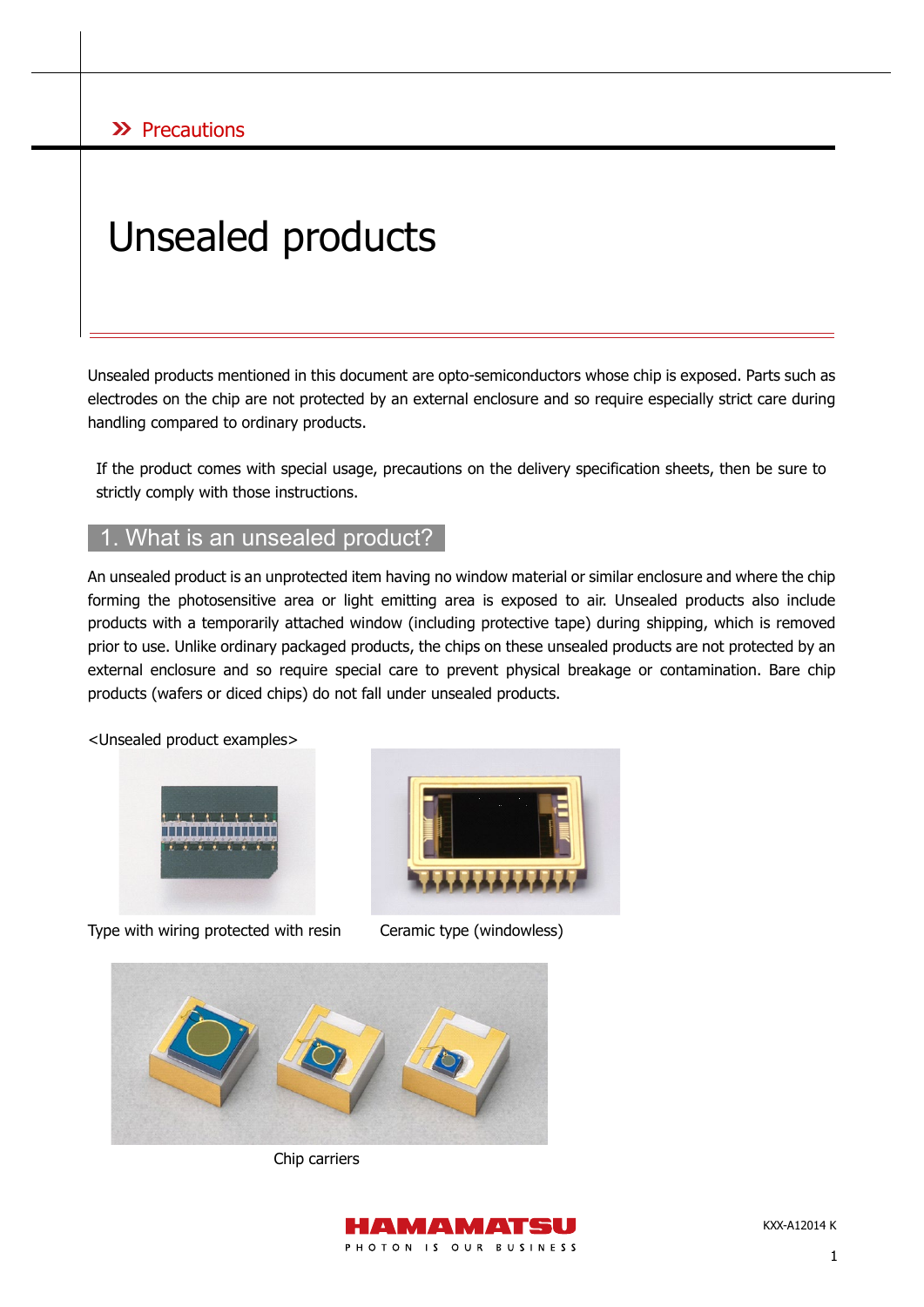

Bump connection types

## 2. Handling

(1) Usage environments

- Open the moisture-proof packing and mount in a clean room environment (within ISO Class 7)
- Use the unsealed product (hereafter called "the product") in an environment between 15 to 35°C, and within 45 to 75% humidity. Avoid using the product under any other conditions.
- Condensation may form on the chip surface in environments subject to sharp or sudden fluctuations in temperature, so avoid use in such locations. After the thermoelectrically cooled type is used by cooling, to prevent condensation on the chip surface, make sure that the product returns completely to room temperature before exposing it to air. Condensation on the chip surface can cause wiring corrosion or poor device characteristics or reliability due to ionization of substances adhering to the chip. In environments where the finished product is used, take measures to prevent condensation from forming on the chip.

(2) General handling precautions

- Wear a mask and gloves, and handle the product with tweezers in a clean bench or a clean room and be careful not to contaminate the chip. If substances containing ions (such as sweat, fingerprints, saliva, etc.) adhere to the chip surface, then device reliability will deteriorate in the form of fluctuations in device electrical characteristics or poor photosensitivity.
- Take the product out of the moisture-proof package or desiccated atmosphere and mount it within 5 days.
- If the product comes shipped with a temporarily attached window (including protective tape), then after removing static electricity, detach the window just before using the product. This temporarily attached window cannot be reused.
- Applying excessive force to the product using a printed circuit board may cause the board to warp. This warping may damage the chip, wires, or bump connections so use caution.
- Do not let anything come in contact with the chip surface. Though the chip is hard, it is also brittle and easily notched. Sharp or hard items that come in contact with the chip may cause cracks or scratches, which can lead to fluctuations in electrical characteristics or poor device reliability. Treat any products that were dropped as defect parts and dispose of them.

(3) Wire sections

- The photosensitive areas or light emitting areas are connected to their terminals using gold or aluminum wires only tens of microns in diameter. Never touch these wires. Even just gently touching these wires may cause problems such as shorts or wiring breaks due to warping.
- Even on the product where the wiring is protected, this protection is at best only for the purpose of relieving stress from wire warping when lightly touched. So never let anything come in contact with protected wire sections.

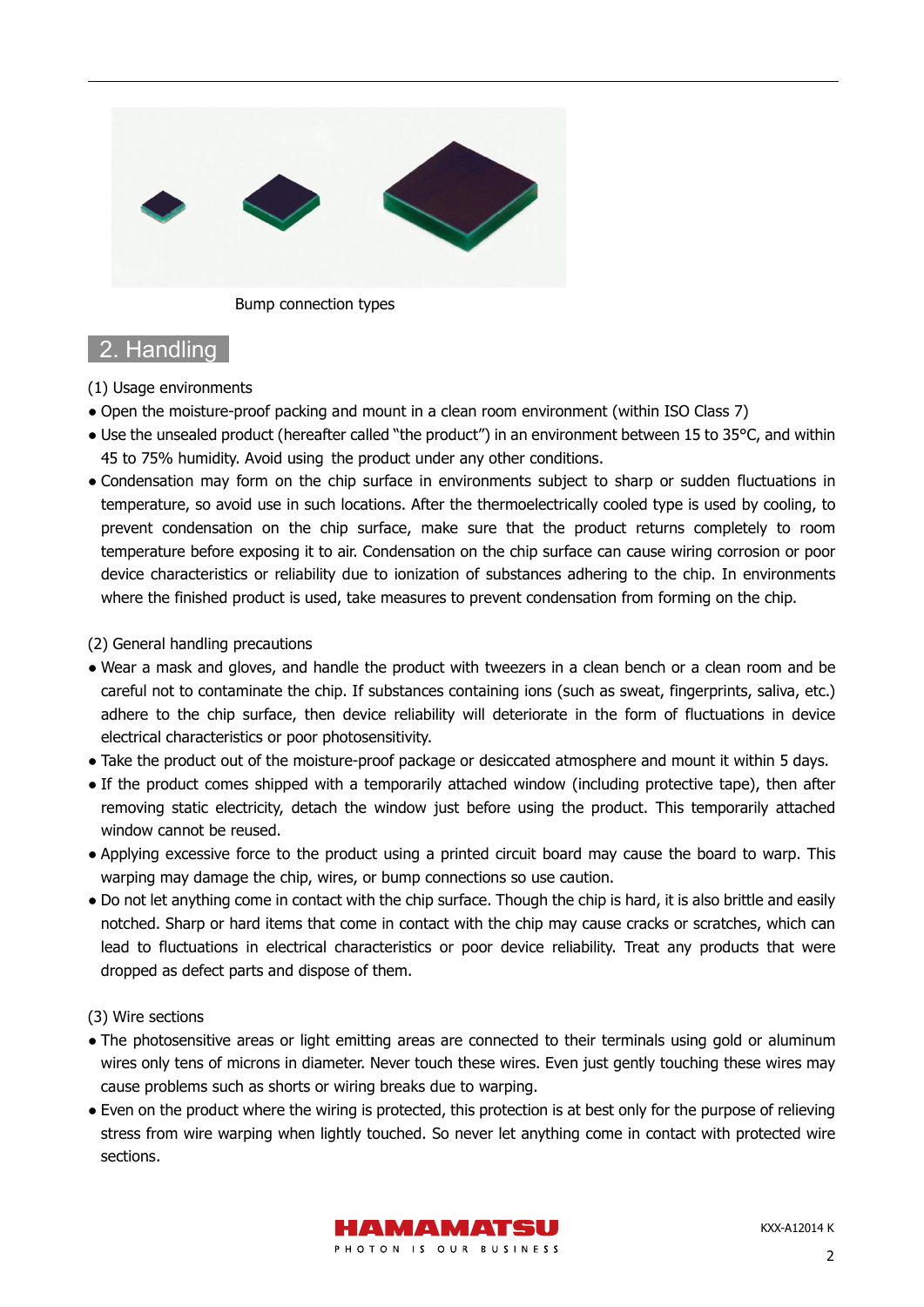(4) Removing contamination

- Use air-blow to remove contamination such as dust particles. When using air-blow, set the air pressure to a level as low as possible by taking effects on wire sections into consideration. Be sure to perform the air-blow work in a clean environment, such as clean room or clean bench. If the air-blow work is performed in a contaminated environment, dust particles may be entangled in an air flow and strike the device surface, causing damage to the device.
- If directly wiping the chip surface is unavoidable, then use a cotton-tipped swab moistened with ethyl alcohol and wipe gently while taking care not to touch the wire sections. Strongly rubbing the same section or wiping it over and over will cause poor electrical characteristics or a loss of device reliability. For some products, wiping the chip surface is prohibited. If the products come with the precaution on the

datasheets or delivery specification sheets, then be sure to strictly comply with the instruction.

• Never attempt wet washing.

(5) Sealing, etc.

Please observe the following precautions when sealing the product or bonding components such as scintillators to the chip section.

- If using resin sealers or adhesives, then use high purity material specifically for semiconductor in order to prevent contamination.
- If the chip surface is exposed during use, then be sure not to let condensation form on the chip surface.

## 3. Soldering

The correct soldering time and temperature differs depending on the type of package. Follow the soldering conditions established for each particular product.

- (1) Points requiring special caution
- Take adequate care to make sure that the soldering iron tip temperature and the solder time are correct. Do not attempt soldering at high temperatures or long periods.
- Take measures to prevent solder or flux from flying outward and sticking to the chip surface, contaminating it.

#### (2) Flux

Use non-cleaning solder and rosin type flux. Using flux with relatively strong acid or alkali levels or inorganic flux will cause corrosion on the wire leads.

(3) When using a soldering iron

- To prevent effects from electrostatic charges, use a grounded soldering iron whose insulation resistance is 10 MΩ or more.
- Set the soldering iron tip temperature by referring to the recommended soldering temperature and soldering time conditions.
- Do not let the soldering iron directly contact the package section of the product. Direct contact with the soldering iron may cause mechanical or optical damage.
- Do the soldering so that no stress is applied to the package section of the product. Soldering in a state where stress is applied will cause residual stress after the soldering that tends to cause deterioration.

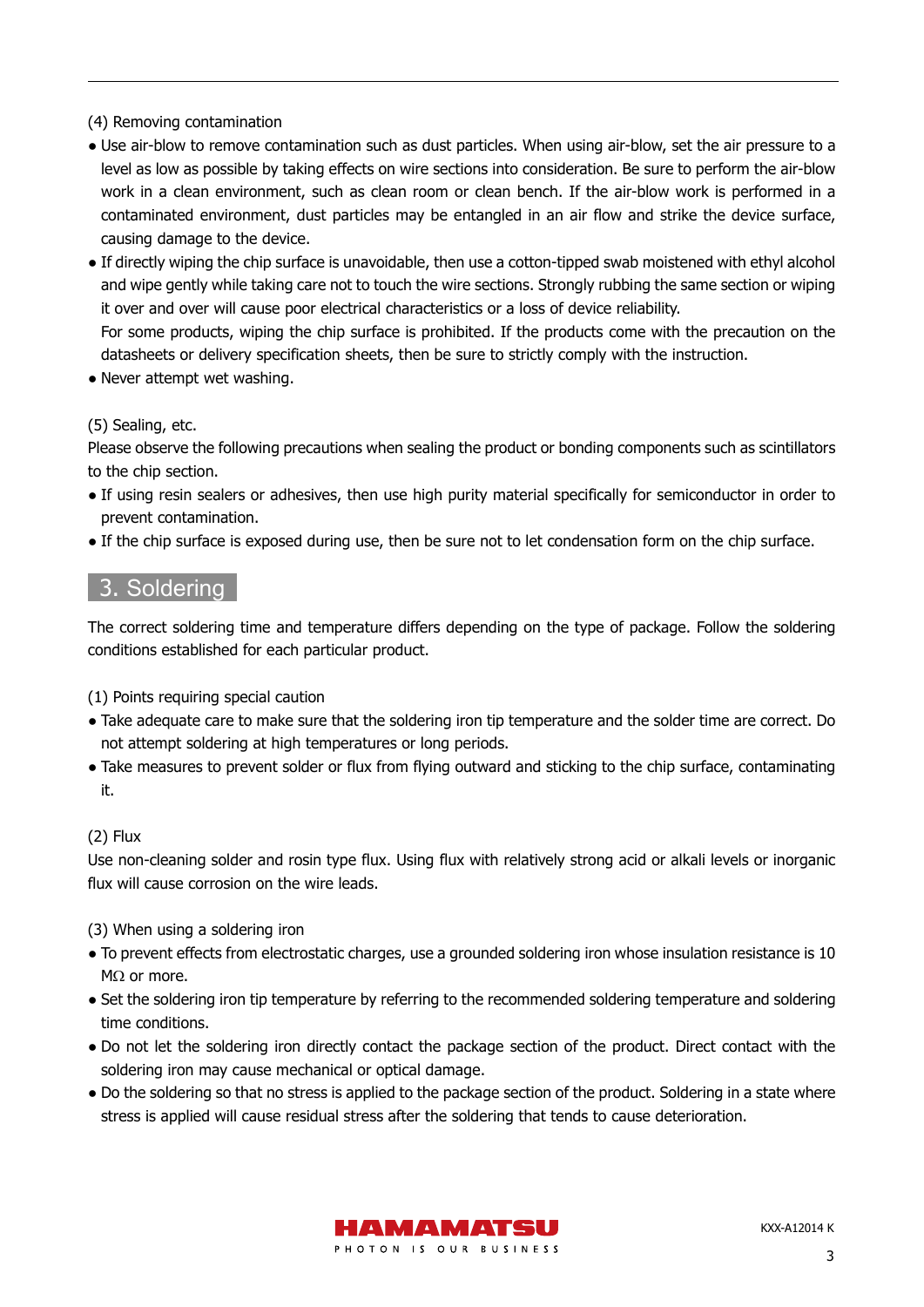#### [Figure 1] Soldering ceramic packages



#### [Table 1] Recommended soldering condition examples

| Package | Soldering temperature   | Soldering time    | Remark                                                                        |
|---------|-------------------------|-------------------|-------------------------------------------------------------------------------|
| Metal   | 260 °C or less          | Within 10 seconds |                                                                               |
| Ceramic | 260 $\degree$ C or less | Within 5 seconds  | Solder the leads at a point at<br>least 1.5 mm away from the<br>package body. |

(4) Soldering of bump connection products

- Use a solder paste suitable for components with fine pitch leads or terminals.
- Before making bump connections, design a process that takes into account factors such as the solder paste, underfill resin, temperature conditions, and warping of the board due to heating.
- If the packing was opened and the product left in that state for a long period of time, then oxidation will develop on the solder-ball surfaces, causing solder not to melt. So mount the device as quickly as possible after opening the packing.

## 4. Storage

Store all unsealed products as described below. Unsealed products are packed in a moisture-proof bag in the clean room before shipping.

| Parameter         | Storage method                           | Cautions                                 |
|-------------------|------------------------------------------|------------------------------------------|
|                   | Temperature: 15 °C to 35 °C (normal      |                                          |
| Unopened          | temperature)                             | A sharp item coming in contact with the  |
| product           | Humidity: 45% to 75% (normal humidity)   | moisture-proof bag might open a hole     |
|                   | Period: within 3 months                  | in it so use caution.                    |
| Opened<br>product | Temperature: 17 °C to 28 °C (normal      | After opening, we recommend storage in a |
|                   | temperature)                             | low-humidity desiccator.                 |
|                   | Storage in a low-humidity desiccator (no | Avoid exposure to corrosive gases and    |
|                   | condensation)                            | dust.                                    |
|                   | Period: within 3 months                  |                                          |

(1) Storage precautions

● The product is packed in a conductive moisture-proof bag prior to shipping. This bag helps prevent oxidation or contamination on the terminal and moisture absorption by the package, so do not open this bag until just before product use. Even if still packed in the moisture-proof bag, do not let it get wet or be exposed to direct sunlight or harmful gases, or avoid turning off the night-time air conditioning to prevent the humidity from

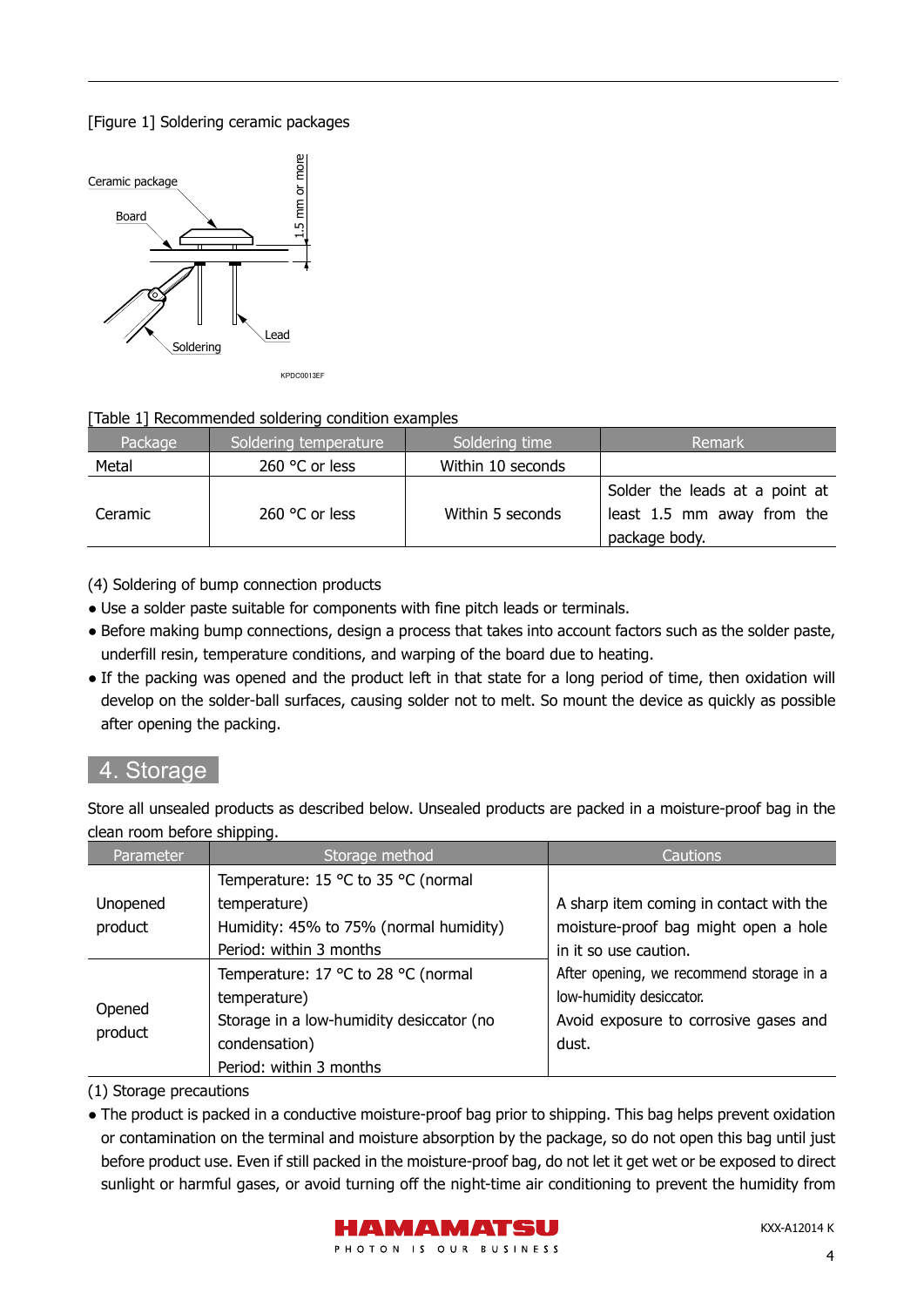rising.

- Do not lay a heavy object or load on the product or the bag. Also avoid stacking the products or bags when storing them.
- Before storing, check that there are no objects in contact with the chip surface.
- If storing the product in another case, then use a container not easily charged with static electricity.

(2) Check for abnormal conditions when opening

• If there is a problem with the sealing of the moisture-proof packing, then the silica gel color will change from blue to red due to moisture absorption. So check for color change of the silica gel when opening.

## 5. Static electricity management

The solid state division product or packing comes with an electrostatic warning label [Figure 2]. Handling of the products requires taking precautions on the following points to avoid damage and product deterioration due to static electricity.

#### [Figure 2] Electrostatic warning label



(1) Workplace and facilities, etc.

- Lay a conductive mat (750 kΩ to 1 GΩ) on the surface of the workbench and ground it.
- Use conductive flooring material or lay a conductive mat on the workplace floor or and ground it.
- Ground all manufacturing equipment and inspection devices.
- $\bullet$  Use a grounded soldering iron having an insulation resistance of 10 MΩ or higher.
- Keep moisture at approximately 50%. Low humidity tends to cause static electricity and high humidity is prone to moisture absorption.

#### (2) Handling

- Using an ionizer or similar item to eliminate electrical charges is recommended when handling the unsealed product.
- Wear anti-static clothing and conductive shoes (100 k $\Omega$  to 100 M $\Omega$ ).
- Attach a wrist strap directly to the skin, and ground the strap. Be sure that a wrist strap to be used has protective resistance and that the resistance value measured while being attached is 750 kΩ to 35 MΩ. If the wrist strap does not include protective resistance, there is a risk of electric shock hazard due to electric leak. Also wear conductive finger sacks or gloves.
- Tools such as tweezers or soldering irons used to handle the product may sometimes become electrically charged. Connect a ground line as needed.
- If the product is induction-charged and contacts with a metal, excessive current may flow due to electrostatic discharge causing damage to the product. To prevent induction charging, keep objects (insulators such as plastic and vinyl, PC display monitors and keyboards, etc. that may possibly be electrically charged) away from the product. The product may be induction-charged even by just bringing such objects close to the product. If keeping such objects near the product is unavoidable, then use an ionizer or similar equipment to

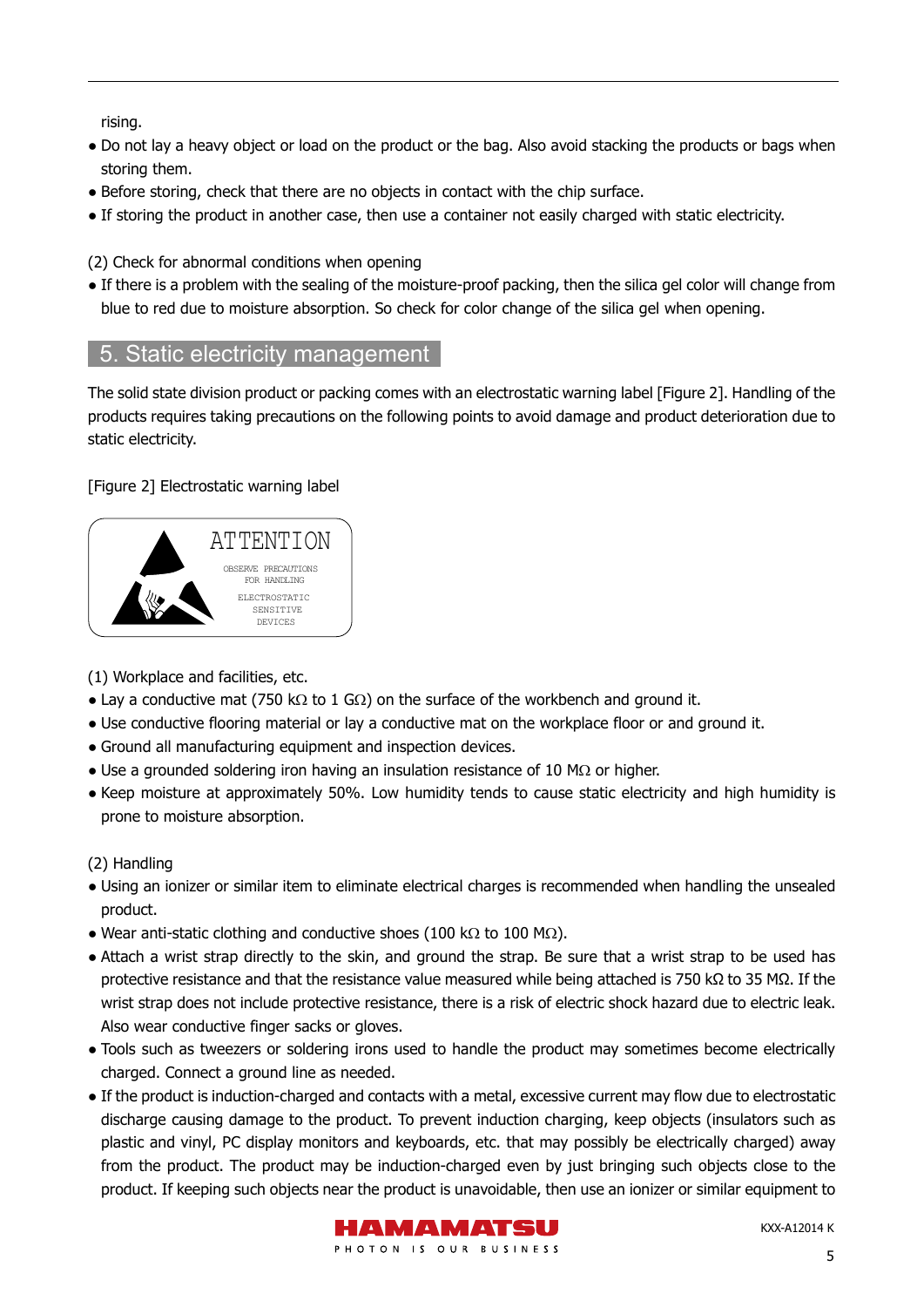remove electrostatic charges from the objects that are apt to be electrostatically charged.

- Friction on the product causes electrostatic charges. If such friction is unavoidable, then remove the electrostatic charges using an ionizer or similar equipment.
- Peripheral devices must be properly grounded so that no surges are applied to the product by a leakage voltage. Do not allow a voltage exceeding the absolute maximum rating to be applied to the product from the measurement instrument, etc. (This tends to occur during ON/OFF switching of power sources, so use caution.) If there is the possibility of a surge voltage, insert a filter (made up of a resistor and capacitor) to protect the unsealed product. During operation do not attach or detach any connector, etc. that are connected to the power supply line or output line.
- (3) Carrying, storage and packing
- Use a conductive carrying case and storage shelf.
- When storing the product, avoid placing it near equipment that may generate high voltage or high electromagnetic fields.
- When packing the product, short the electrodes to set them at the same potential and pack with a conductive material.
- Note: It is not always necessary to provide all the anti-electrostatic and surge measures stated above. Implement these measures according to the extent of deterioration or damage that may occur.

[Figure 3] Electrostatic countermeasure example



KOTHC0031EB